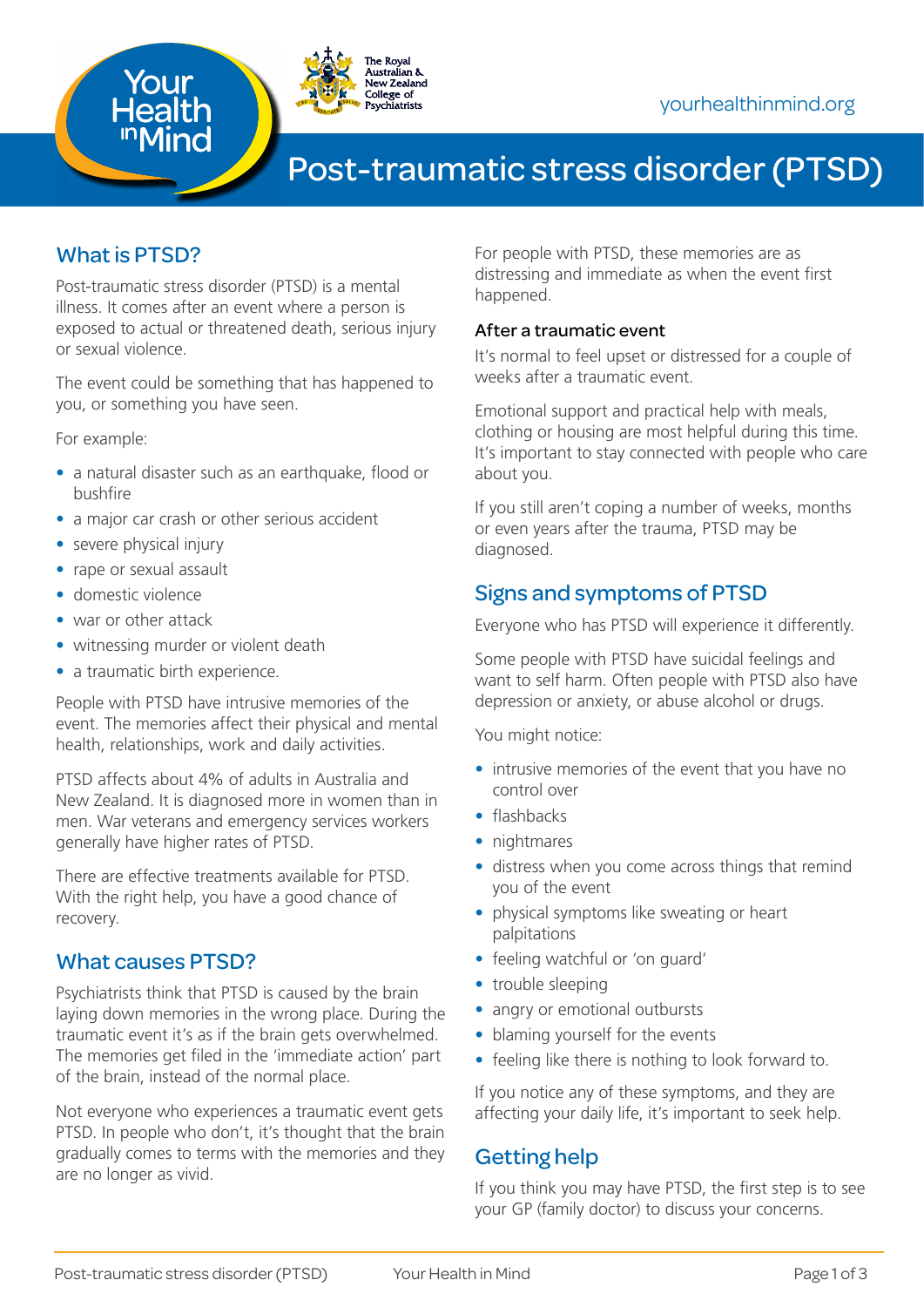Your GP can assess your symptoms and refer you to a psychiatrist if you need it.

### $\blacksquare$  First steps to get help **[yourhealthinmind.org/fi](http://yourhealthinmind.org/first)rst**

# How is PTSD treated?

Psychological treatment (talking therapy) designed for trauma is the most effective treatment for PTSD.

If psychological treatment isn't an option for you, or if it's not working, you might be offered antidepressant medication.

#### Trauma-focused cognitive behavioural therapy (CBT)

Trauma-focused CBT is a type of psychological treatment. The aim is to help you deal with the trauma you experienced. You will recall and work through the emotions and sensations that you felt during the original event until they cause much less distress.

Psychiatrists and other therapists are trained to be sensitive to what you can handle and how fast you can go through treatment. If it's too much, tell your therapist rather than leaving treatment.

#### Eye-movement desensitisation and reprocessing (EMDR)

During EMDR, your therapist will ask you to do a series of eye movements (moving eyes from side to side). At the same time, you focus on a disturbing memory. While it may sound strange, this therapy is thought to 'reprocess' the memories so that they move into the normal memory system.

N You can read more about EMDR here **[emdrhap.org/content/what-is-emdr/]( http://www.emdrhap.org/content/what-is-emdr/)**

EMDR is a specialist treatment that is only offered by some therapists.

#### Medication

The most common type of medication used for PTSD is an antidepressant. This is usually a selective serotonin reuptake inhibitor (SSRI). An example of an SSRI is fluoxetine.

Sedatives (sometimes called 'sleeping tablets') might be prescribed for a short time to help you sleep.

# What doesn't help?

Things that *don't* help people with PTSD recover are:

• psychological treatments other than those listed in this fact sheet

- 'debriefing' a traumatic event in detail in the immediate hours or days after the event
- pretending nothing is wrong or hoping symptoms will go away by themselves
- drinking alcohol or using drugs
- isolating yourself from other people.

# What can a psychiatrist do for PTSD?

Psychiatrists are crucial to the effective treatment of PTSD.

There are also psychiatrists who have a special interest in treating people with PTSD.

A psychiatrist can help with:

- diagnosing PTSD
- treating PTSD with psychological treatments
- treating any depression or anxiety
- treating alcohol or drug issues
- prescribing medication
- keeping track of your physical health and any side effects of medication
- admitting you to hospital if required
- connecting you to community supports
- referrals to other health professionals.
- $\blacksquare$  Find a psychiatrist near you who specialises in treating PTSD

#### **[yourhealthinmind.org/fi](http://yourhealthinmind.org/find)nd**

### Recovery from PTSD

With proper treatment, about half of people diagnosed with PTSD will feel like they are back to normal within 3 months. Others may have symptoms for a year or more. A smaller group will live with some symptoms for the rest of their lives.

### Relapse of PTSD

PTSD symptoms can come back. Sometimes particular places, people or other reminders of the event can trigger PTSD.

Make a recovery plan with help from your therapist. A plan will make it easier to cope with a relapse and continue on your recovery.